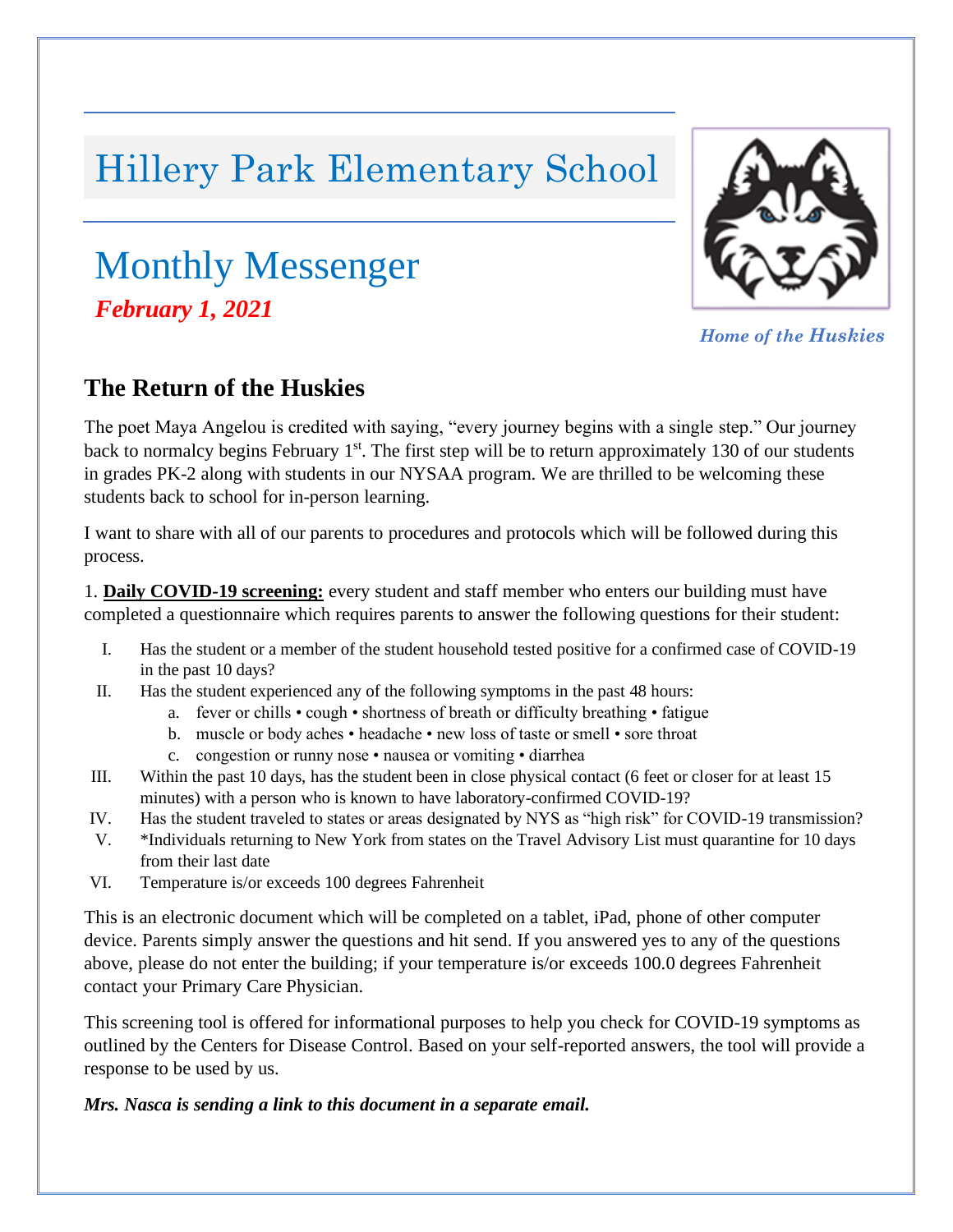**2. Transportation:** By now all students who are using BPS transportation have received their pick-up time and location. If you have not please call the Transportation Department immediately. Students will not have an option for temporary passes. *Transportation hotline: 816-4895.*

**3. Arrival:** Our building opens at 9:00am.

Students who are using district transportation will be escorted into our **Main Entrance** by bus. We will be checking to make sure students are wearing their masks properly and remain socially distanced as they enter the building.

Students who are not using district transportation will use the **Pawnee Pkwy. Entrance.** Students should not begin lining up outside prior to 8:50am. Outside the entryway we have X's painted on the ground and will also have cones which are spread 6 feet apart. At 9:00am when the doors open students will enter single file. Staff will be present to escort students into the building and make sure masks are on properly.

**4. Temperature Checks:** Temp checks will occur for all individuals entering the building. We have two thermal check kiosks. One is located in the main foyer and one in the gym. Students arriving via district transportation will have their temp taken in the Main Foyer. Students arriving at the Pawnee Entrance will have their temp taken in the gym.

- Any student demonstrating a high temp will be escorted to a waiting room where a 2nd temp check will be conducted by one of our nurses.
- Any student exhibiting a high temp a 2nd time will lead to a call home and students will need to be picked up immediately.

**5. Other symptoms**: Students exhibiting flu or cold symptoms should remain home. If they exhibit these symptoms while at school they will be moved to a nursing station and we will be calling to have them picked up from school and taken to seek medical treatment. These symptoms include:

- Fever or chills---Cough---Shortness of breath or difficulty breathing---Fatigue--- body aches
- Headache---Sore throat---Congestion or runny nose---Nausea, vomiting or Diarrhea

#### *If a student is sent home, they will not be able to return to in-person learning until cleared by a medical professional. This could be a pediatrician, nurse practitioner or other health provider. We will require written documentation from a health provider.*

**6. COVID Testing in Schools**: NY State law mandates 20% of students and staff be tested per month in order to continue in-person learning. Parents can help us meet this mandate by allowing students to be tested for COVID. If a parent agrees, their child will be part of the pool of students who may be selected to receive a non-invasive rapid test. Results are provided within 15 minutes of the test. Results are confidential and individual results are made known only to the family.

• If a student tests positive, they will be monitored in an *isolation room*, while we contact parents, family or guardian. The student will be made comfortable in a secure area under the supervision of a member of our health clinic administrator.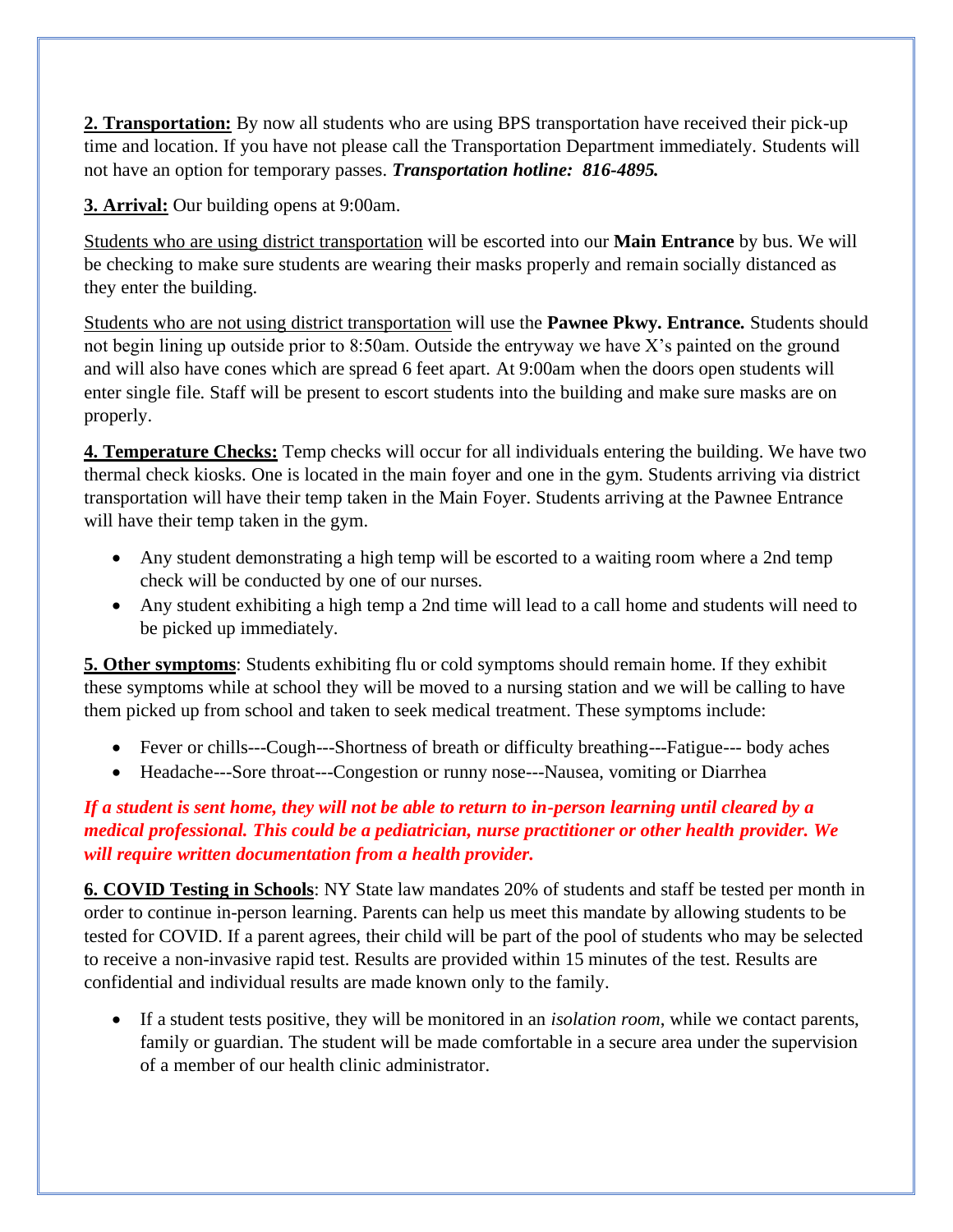• The "isolation" part means only that no other students or staff will be in this area while we wait for the child to be picked up. If no family members or assigned designee is able to pick up the student, an ambulance will bring the child to a local emergency room.

*Isolation Room***:** The isolation room will be reserved for students who test positive for COVID.

- If we have no positive tests the room can be used as an additional waiting room for students who are going to be going home for the day.
- The isolation room will be supervised by a member of our clinic or administrative team.

#### **7. Result of a positive COVID case in school:**

- If a student of staff member tests positive for COVID, any students or staff member who has been in close contact with that individual will be notified and will be required to quarantine for 7-14 days (This will be determined by the Erie County Department of Health.)
- A close contact of a positive COVID-19 is defined as any individual who was within six (6) feet of an infected person for at least ten (10) minutes starting from 48 hours before the onset of COVID-19 symptoms.
- Close contacts will be determined by the Erie County Department of Health (ECDOH) and notified through contact tracing.

**8. Breakfast and Lunch:** Breakfast will be part of the homeroom routine for in-person learners.

- Breakfast will be delivered to the classroom and eaten at the students' desks.
- Students will be expected to learn to clean up after themselves and have good hygiene and cleanliness lessons reinforced in the classroom.
- Students in grades PK-2 and NYSAA who remain remote should use the 9am-9:30am homeroom period to sign on to Schoology and view the daily announcements.
- Lunches will be served in the cafe for all grades K-2 and NYSAA. Students will have an assigned desk which are separated by 6 feet. Pre-K will have their lunches delivered and eat in their classrooms.
- Students will be escorted into the cafe and through the lunch line while maintaining 6 feet of separation. We will have markers on the floor which indicate proper spacing and the correct direction for proceeding into the cafe, through the lunch line, to their desks and out of the cafeteria.
- Lunches and Breakfast will continue to be available for the community as they have been every M, W, F from 11:00am -1:00pm

**9. Dismissal:** the dismissal process will begin at 3:15 for grades PK-Grade 2.

#### *Walkers:*

- Students who are walkers will be waiting in the gym and separated by grade level.
- At 3:25 we will begin releasing students to their parent or designated adult outside.
- We will take names and check ID's outside the Pawnee entrance.